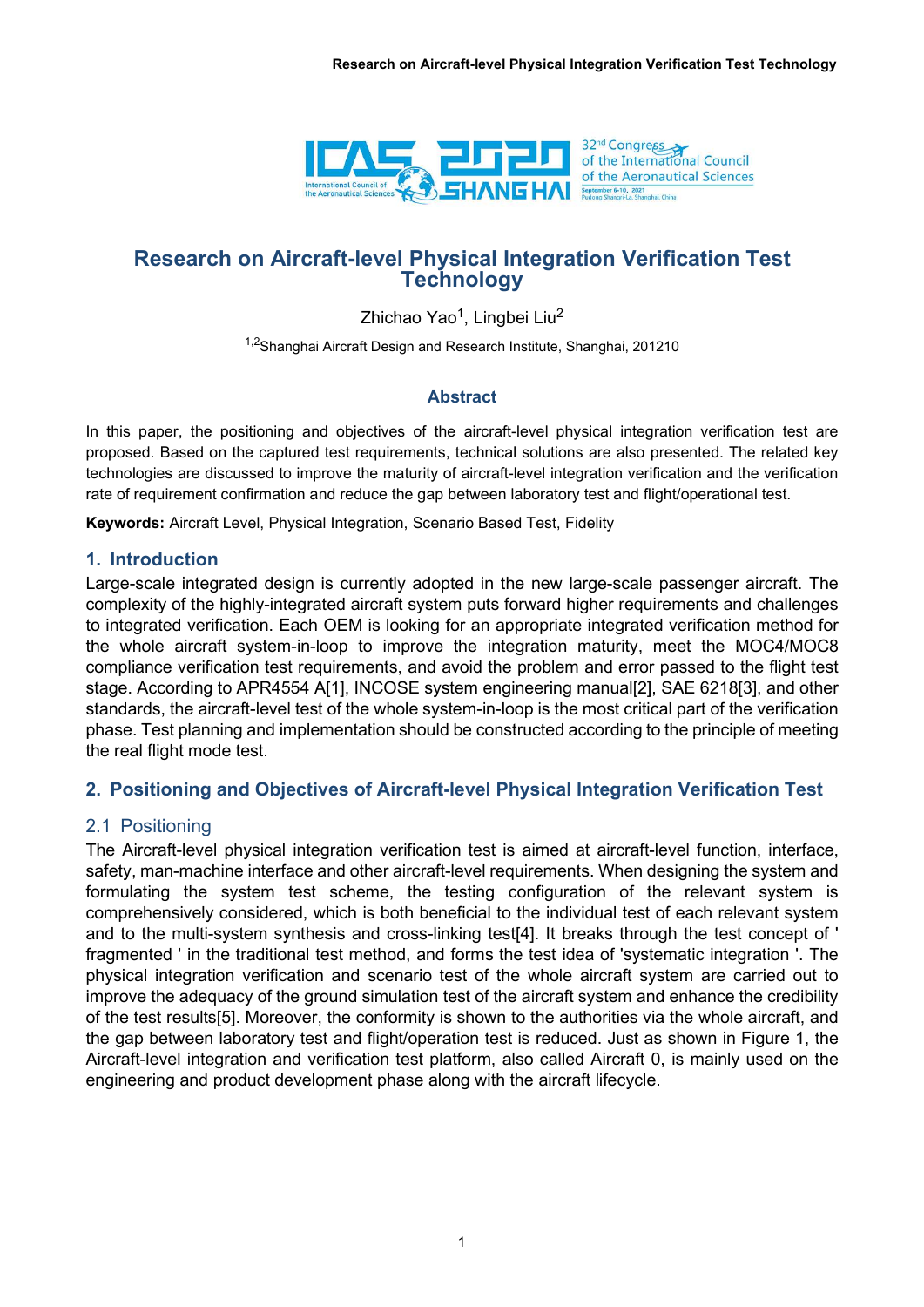

Figure 1 Position of aircraft-level physical integration verification platform

# 2.2 Objectives

The planning aircraft-level integrated verification platform needs to achieve the following objectives :

- a. Improving the laboratory integration level, simulating the real aircraft configuration, and improving the laboratory integrated verification test scope and test results confidence level;
- b. Complying with airworthiness requirements and activities and conducting practical airworthiness certification tests of aircraft systems so as to provide sufficient evidence to demonstrate to the authorities in the form of integrated verification of the whole aircraft system for airworthiness certification;
- c. Integrating the results (models, test cases, tools) of the previous virtual integration test and the data of the later flight test to support the ground test, flight test and operation test in order to reduce the verification cost, shorten the development cycle, and enhance the confidence of Archiving.

# 3. Aircraft-level Physical Integration Verification Test Requirements

Aircraft development generally captures aircraft-level functional requirements and non-functional requirements according to expected operating scenarios, market objectives, design objectives and requirements. The functional requirement (including aircraft-level functional requirements and safety requirements) verification matrix with the verification method of text is the main source of aircraft-level integrated verification test requirements. In order to meet the above test requirements, the aircraftlevel physical integration verification test platform needs to possess the following capabilities :

- a. Providing aircraft-level functional requirements confirmation and verification capabilities (including control laws);
- b. Providing aircraft-level safety requirements confirmation and verification capabilities;
- c. Providing pilots-in-loop flight simulation verification test capabilities;
- d. Providing training and test capabilities for the flight crew of the first flight;
- e. Providing support for MOC4/MOC8 airworthiness verification test capabilities;
- f. Providing support for OATP, on-board ground and flight test capabilities;
- g. Providing fault location and troubleshooting capabilities during flight test and operation;
- h. Providing test data playback function, including simulator test data, system test bench data, flight test data, and operation data.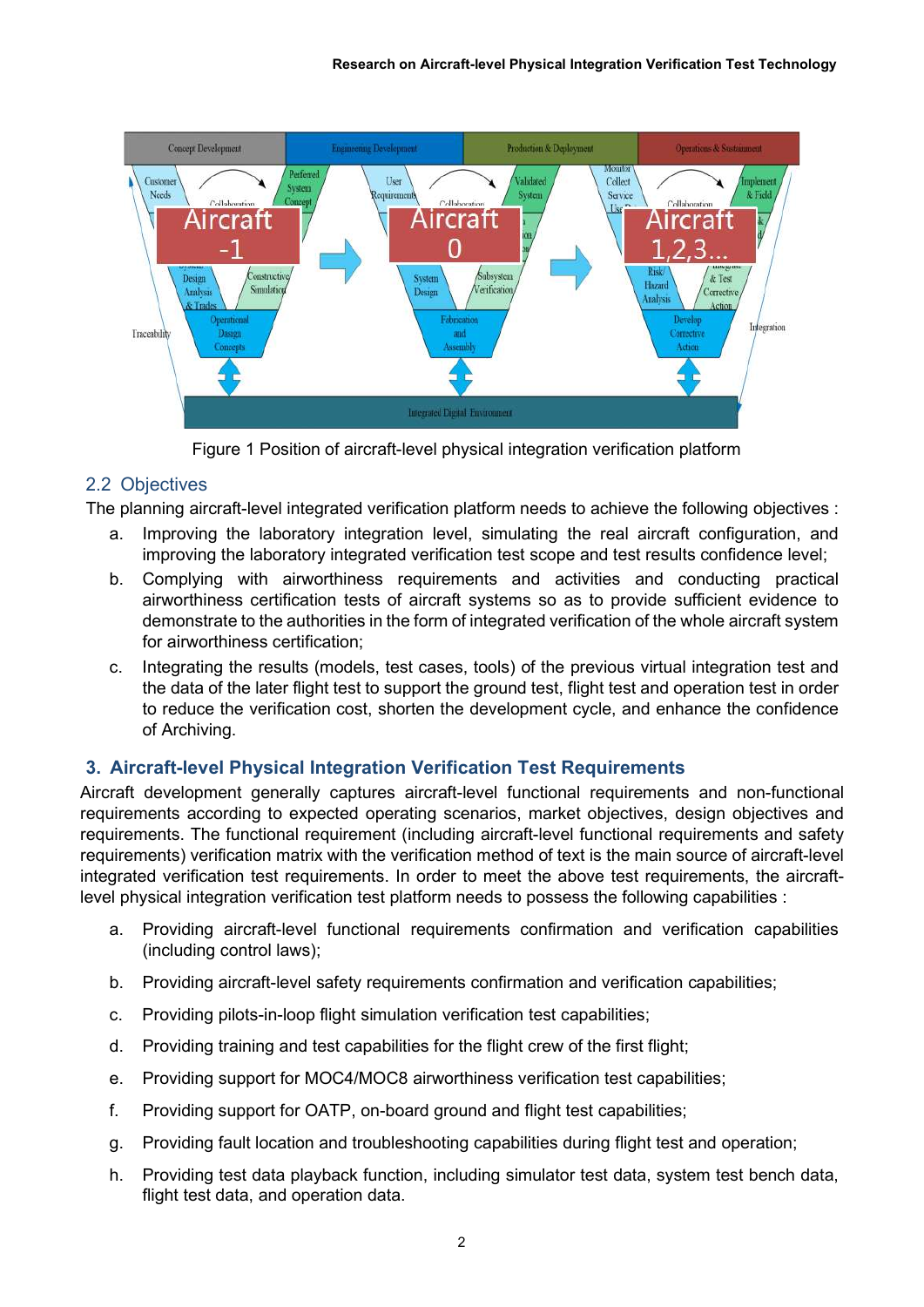# 4. Aircraft-level Physical Integration Verification Test Platform Scheme

The construction of the aircraft-level physical integration verification test platform is based on the aircraft-level system comprehensive verification test requirements. It can meet each related system's test and carry out multi-system synthesis and cross-linking tests to improve the adequacy of the ground simulation test of aircraft system and enhance test results' credibility.

#### 4.1 Test platform scheme

The aircraft-level physical integration verification test platform is based on the Iron Bird platform and the engineering cockpit[6]. It integrates the complete system test pieces (including flight control, landing gear, hydraulic, avionics, power, etc.) and system Mini-rig platform (such as power, environmental control, fire protection). The overall architecture of the platform is shown in Figure 2. The test bench should be built according to the 1:1 ratio of the aircraft, including system test pieces, structural test pieces, pipeline test pieces, cable test pieces, etc. The test environment should simulate the real operation and test environment of the aircraft, containing flight atmospheric environment simulation, aerodynamic simulation, rudder load simulation, ground effect simulation, mode switching, data acquisition, test management, etc. At the same time, At the same time, the switching between the real parts of each airborne system and the simulation model, and the switching between the ground simulation power supply and the real power supply system can be supported.



Figure 2 Overall architecture of aircraft-level physical integration verification platform

## 4.2 Test environment requirements

Test pieces of the aircraft-level physical integration verification test platform should include system test pieces, structural test pieces, simulation models and test equipment, and:

- a. Real and complete control components of avionics, flight control, hydraulics, landing gear, brake system, electrical system, cockpit;
- b. Real Mini-Rig platform composed of engine control, environmental control, fuel inerting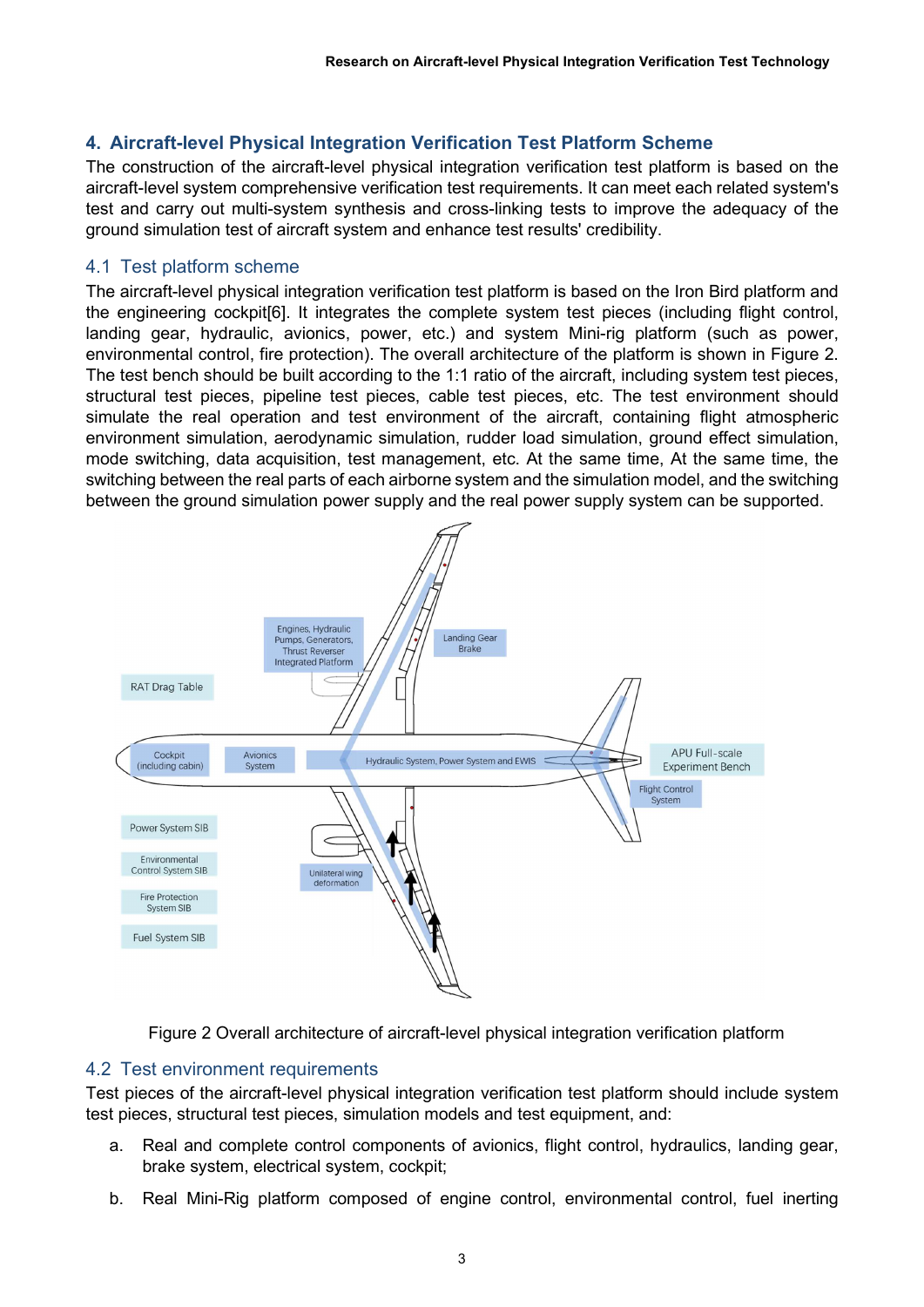control, hatch control, water and wastewater control, APU control, lighting control and other control units;

- c. Real cables;
- d. Real pipelines;
- e. Test pieces of real supporting structure;
- f. Real activity surface;
- g. Unilateral real wing (on demand);
- h. Flight test equipment (FTE).

# 5. Key Technology of Aircraft-level Physical Integration Verification Test

#### 5.1 Scenario-based verification technology

As shown in Figure 3, scenario-based verification is not used to verify a particular requirement or a group of requirements but to take aircraft products as the object to verify that all systems related to aircraft function and operation have been correctly integrated, meeting the expectations task requirements. The focus is to check the unexpected function and influence under normal and severe conditions (robustness). In aircraft test verification, customer scenarios are taken into account to identify and solve problems in advance to avoid the exposure of problems in flight test and operation and improve the coverage and maturity of system integration and ground verification[7]. The scenario verification matrix is used to connect scenarios, functions, tests, and reporting. Moreover, automated testing also helps to improve test coverage and efficiency.



Figure 3 Scenario-based verification technology diagram

The scenario verification process of the aircraft physical integration test platform is shown in Figure 4. The initial stage of virtual integration is to map the operation scenarios and requirements to form a scenario verification matrix, and provide input for scenario verification. Secondly, based on the modelling language SysML, the aircraft operation scenario is constructed, including normal scenario, abnormal scenario and emergency scenario. Then, a dynamic model of the aircraft's ontology, airborne system and environment is established via Simulink. The scenario-based automatic test technology is realized by SysML and Simulink co-simulation. Finally, the test results are displayed on the visualization terminal to identify unexpected functions, discover and solve problems in advance. Under the physical integration stage, the aircraft-level physical integration verification test platform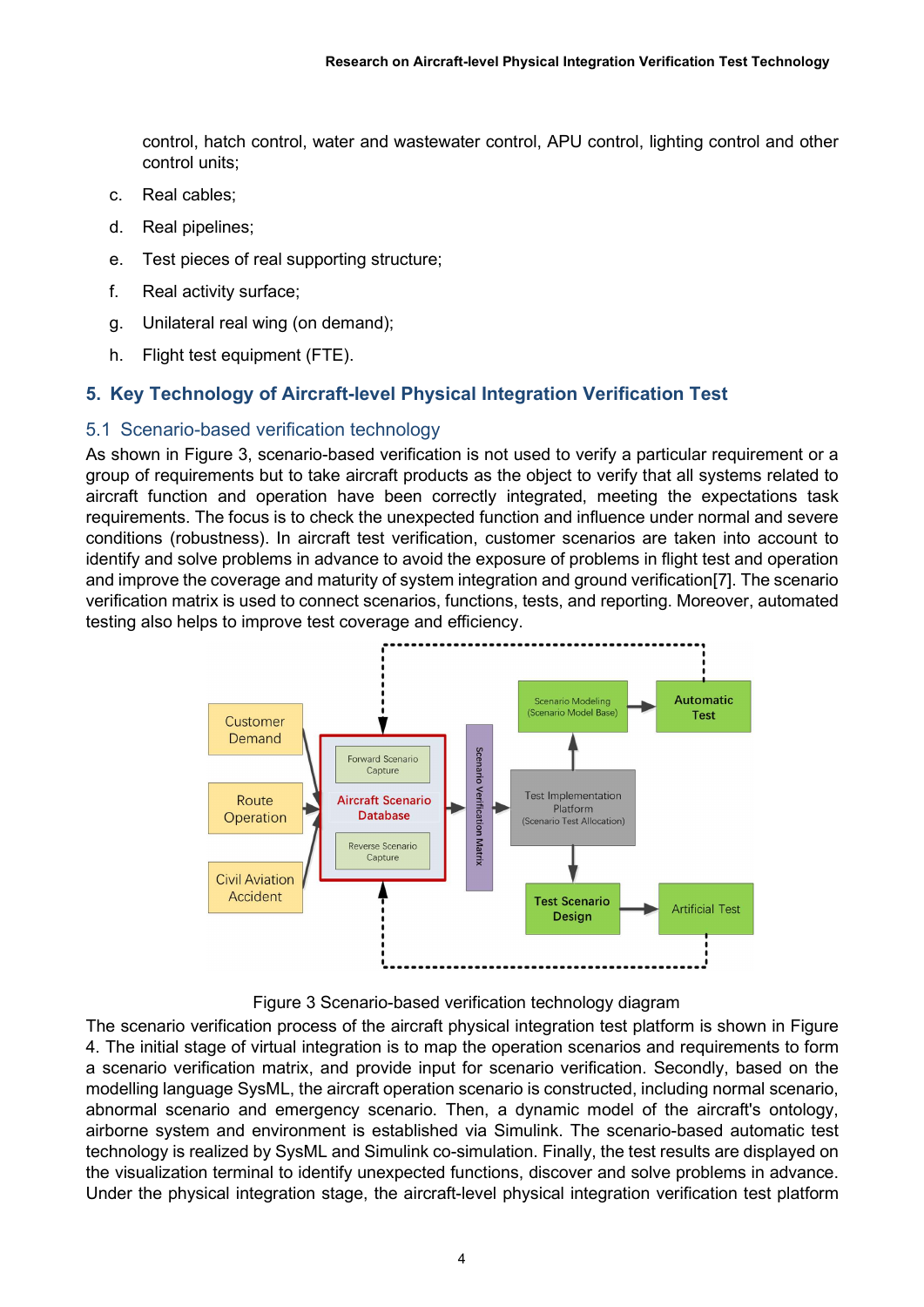after multi-system-in-loop and simulation model verification is re-confirmed and verified for the typical scenarios extracted from the previous virtual integration, which is able to improve the maturity and effect of aircraft-level integration verification.



Figure 4 Technical path based on scenario verification

## 5.2 Configuration management and switching of the test platform

The aircraft-level physical integration verification platform adopts a bottom-up verification method to meet the test requirements, as shown in Figure 5. The model iteration covers all the processes of model-in-loop, hardware-in-loop, system-in-loop and aircraft-in-loop, thus realizing the conversion from virtual integration verification to physical integration verification, from single system integration verification to aircraft-level integration verification, and from virtual integration to physical integration[7]. Finally, a perfect aircraft-level integration verification test environment is formed, which can further support OATP & AIL, MOC5, MOC6 and MOC8 tests.



Figure 5 Aircraft 0 test platform configuration switching requirements The integration process of the test platform involves a large number of test pieces, simulation pieces,